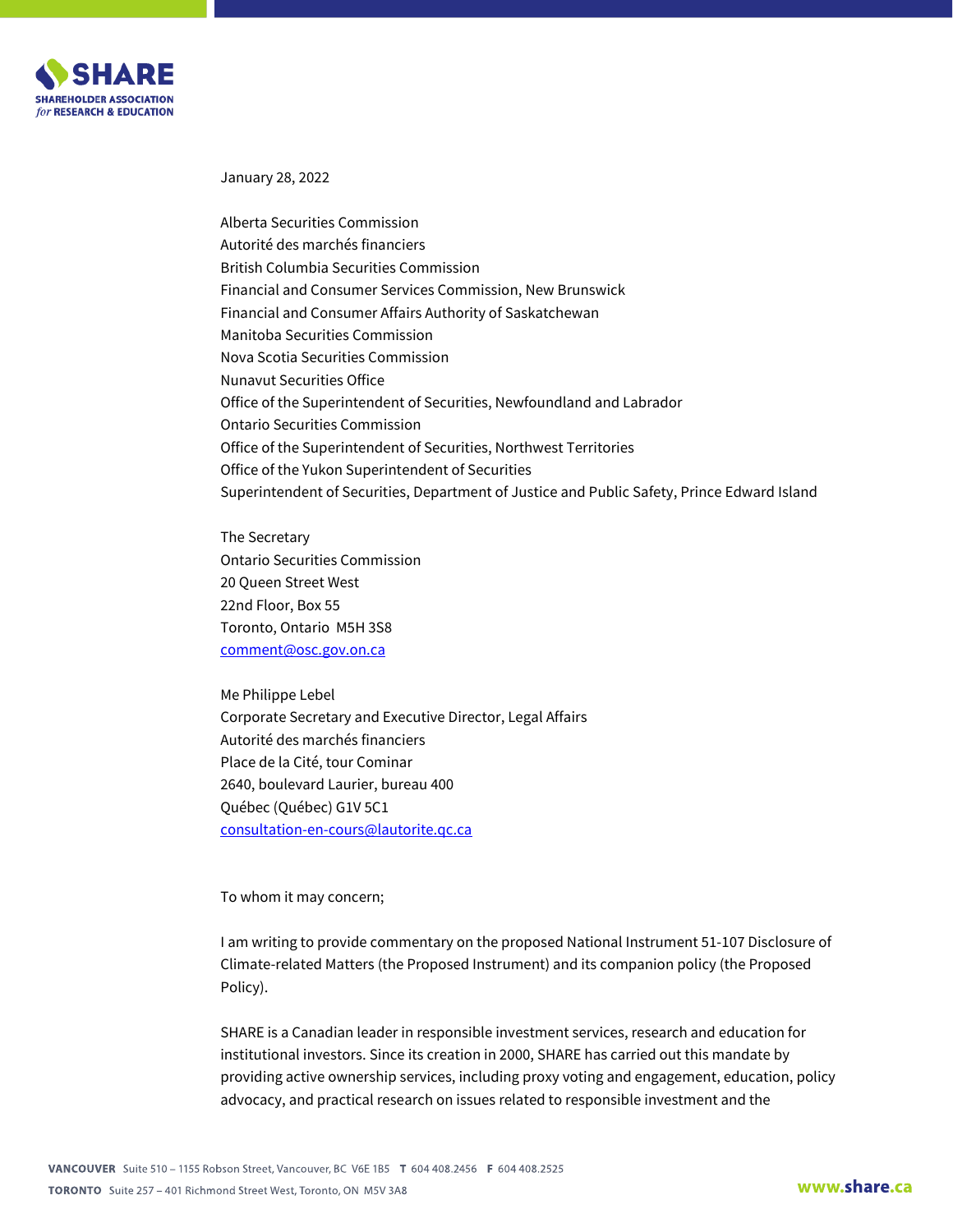promotion of a sustainable, inclusive and productive economy. Our clients include pension funds, universities, mutual funds, foundations, Indigenous trusts, endowments, faith-based organizations and asset managers across Canada with more than \$90 billion in assets under management.

SHARE's team has engaged in countless conversations, policy analysis and direct interaction with Canadian and global institutional investors, issuers, associations, governments and regulatory bodies. We also bring extensive issue-area expertise on climate change and climate risks in the context of capital markets. On this basis, we would like to offer the following comments and recommendations regarding the Proposed Instrument and the Proposed Policy.

## **Issuers should be required to disclose plans to transition to a low carbon economy supportive of the goals of the Paris Agreement**

In October 2021, the Task Force on Climate-related Financial Disclosures ("TCFD") issued an updated version of *Annex: Implementing the Recommendations of the Task Force on Climaterelated Financial Disclosures* that supersedes the 2017 version of the same Annex. The TCFD document, *Guidance on Metrics, Targets, and Transition Plans* (2021), itemizes key information that organizations should disclose regarding their plans for transitioning to a low carbon economy (in Table E1, Transition Plan Elements, on page 42).

Issuer's transition plans are of primary interest to users due to the *systemic risk* climate change poses to both issuers and investors. Prior efforts to address climate-related disclosures have been limited by applying normal issuer/investor disclosure frameworks to what is a systemic problem. Notably, issuers were asked to voluntarily disclose the material risks climate change posed for their own business, which is only one part of the risk that investors must consider when looking at the issue of climate change across their portfolio. Climate change, however, is known as an un-hedgeable risk, and information solely on the material impacts on a single issuer is insufficient for investors to make timely and informed decisions. For example, while one company's carbon emissions may not be material to itself under current carbon pricing regimes, the effect of those added carbon emissions on other assets in an investor portfolio, and for the performance of the underlying economy (which depends upon the health of social and environmental systems) is a relevant consideration for the reasonable investor. Ultimately, to effectively address climate change as a systemic risk, investors and issuers will need to support an orderly transition to a low carbon economy in support of the goals of the Paris Agreement, including trying to hold the increase in the global average temperature to well below 2°C above pre-industrial levels and pursuing efforts to limit the temperature increase to 1.5°C above pre-industrial levels. Disclosures that address that objective are needed.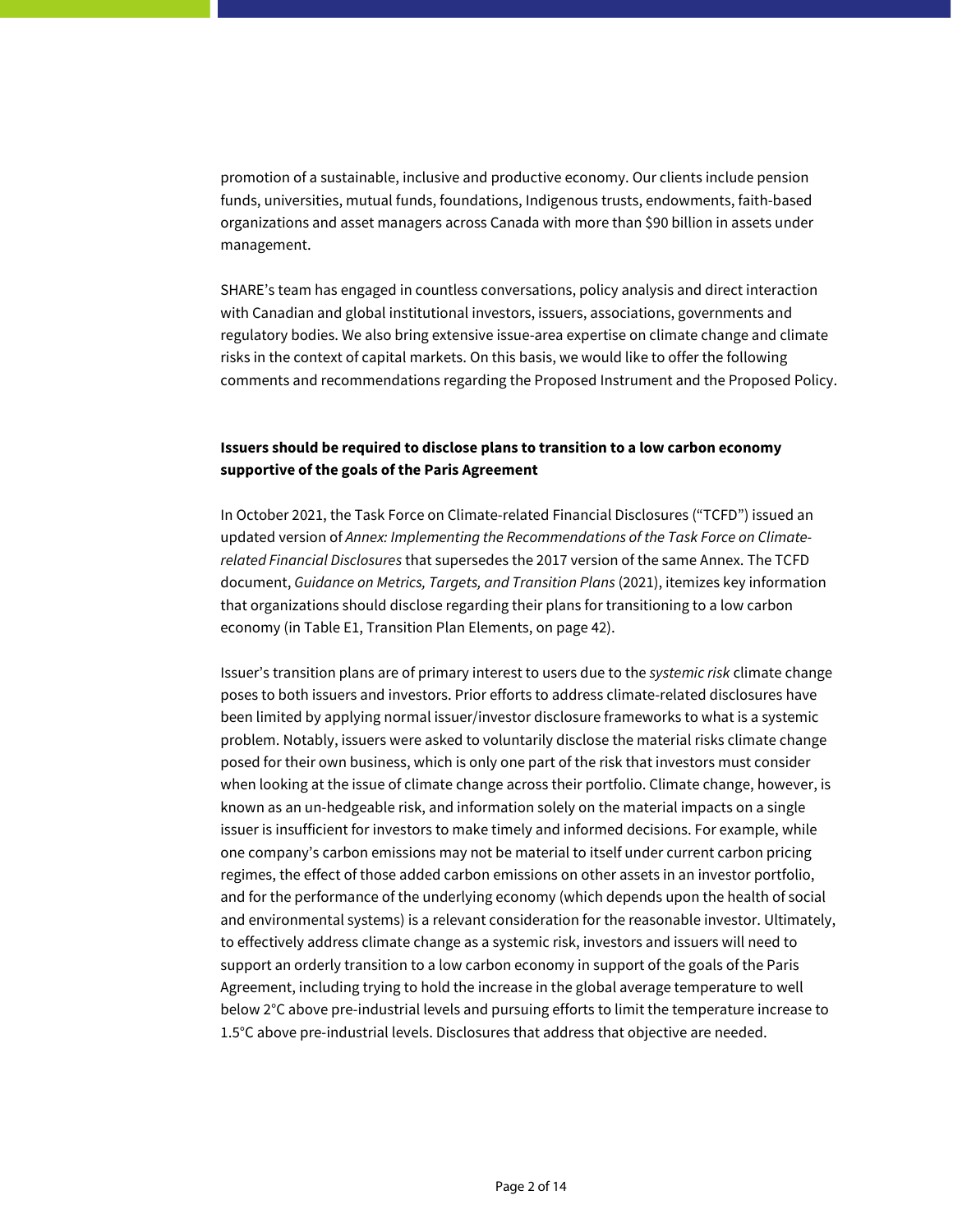## **National Instrument 51-107 Disclosure of Climate-related Matters should be reviewed regularly and no later than 2 years after it comes into force**

Several jurisdictions are moving toward mandating climate-related disclosure, as noted in the consultation brief. While we favour regulatory harmonization where possible, this is an everevolving process and there will be no time in the near future when the requirements for climaterelated disclosures will be entirely static. Accordingly, the CSA should not wait to begin requiring climate-related disclosures but should proceed with NI 51-107, subject to proposed amendments, without delay. In order to take advantage of opportunities to harmonize Canadian capital markets regulation with other jurisdictions and frameworks, the CSA should embed in its processes and priorities a more iterative and frequent review and update of the disclosure requirements as international practice, regulation and data in this area continue to evolve. This nimble approach will keep Canadian capital markets globally competitive.

## **Efforts should be undertaken to apply disclosure requirements to all organizations, not just reporting issuers**

While this consultation is limited to reporting issuers, efforts should be undertaken to encourage parallel requirements for non-reporting issuers as has been done in other jurisdictions, like the United Kingdom. Climate-related disclosure requirements should not hinder access to public markets, nor should private markets (which are a significant segment of the Canadian economy) be exempt from climate-related transition requirements. While securities regulation is currently limited in its application to public issuers, legislators should be determining where and how appropriate corporate and/or securities laws might enhance disclosure and accountability within private markets. We note favourably the discussion in US securities law around the need for regulation of private markets – that legislators and regulators "must evaluate the opacity of large and important segments of the economy and what that opacity means for investors and our public markets" and whether "this opacity could operate to obscure systemic risks such as those posed by climate change."[1](#page-2-0) Systemic risks for investors are amplified when large, systemically important corporate actors are not required to meet climate-related disclosure standards.

### **Answers to numbered CSA consultation questions:**

 $\overline{a}$ 

The following are specific answers to CSA Questions, as numbered in the consultation draft. The CSA's questions are in bold text, and our responses follow. We have chosen to answer specific questions where we had information to share, and have not provided responses to others that were either inapplicable or for which we did not have specific comment.

<span id="page-2-0"></span><sup>&</sup>lt;sup>1</sup> "Going Dark: The Growth of Private Markets and the Impact on Investors and the Economy, by SEC Commissioner Allison Herren-Lee, October 12, 2021. Available a[t https://www.sec.gov/news/speech/lee-sec-speaks-2021-10-12](https://www.sec.gov/news/speech/lee-sec-speaks-2021-10-12)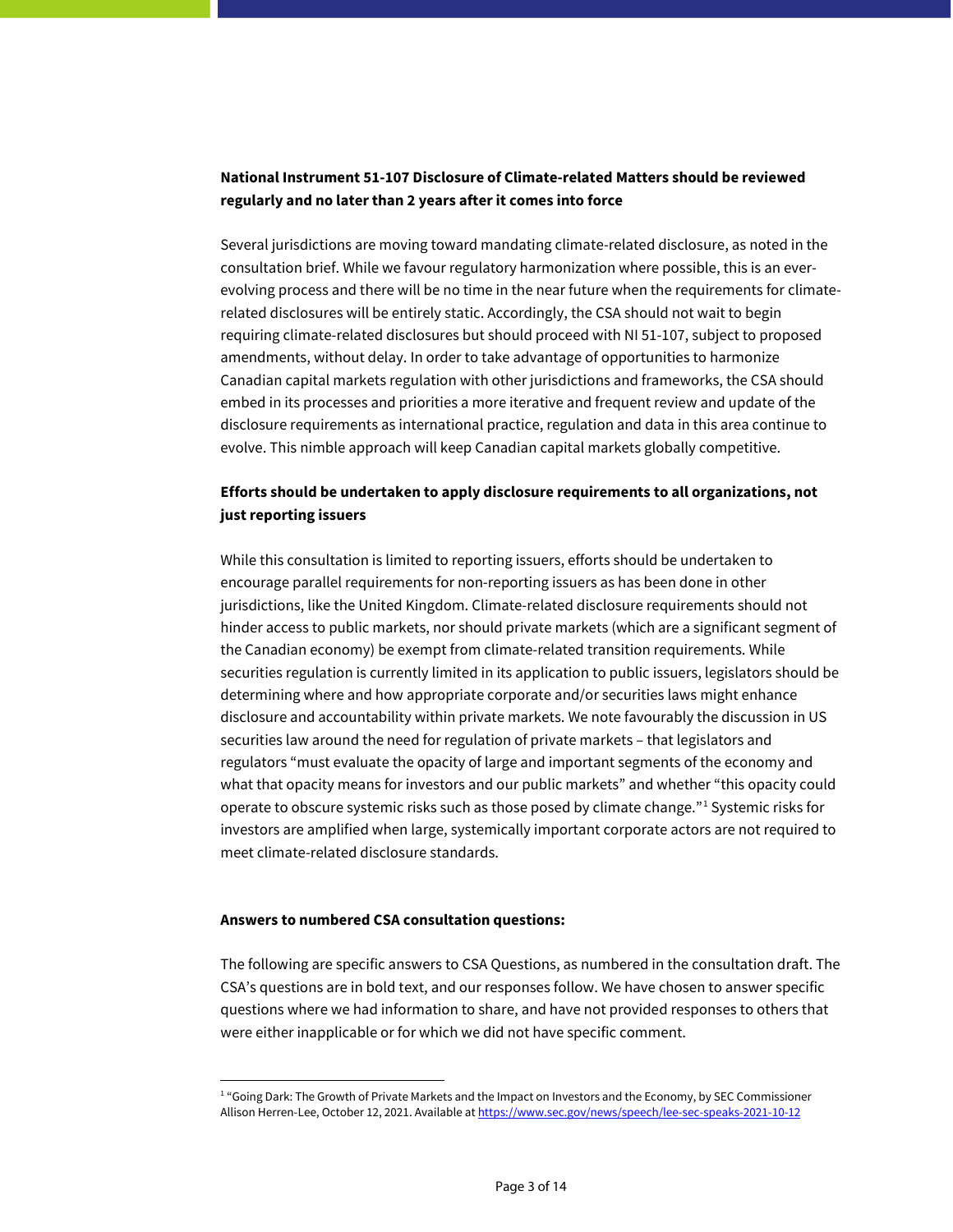### *Disclosure of GHG Emissions and Scenario Analysis*

**4. Under the Proposed Instrument, scenario analysis would not be required. Is this approach appropriate? Should the Proposed Instrument require this disclosure? Should issuers have the option to not provide this disclosure and explain why they have not done so?**

Given uncertainty in the path and timing of the transition to a low-carbon economy, scenario analysis is a means for reporting issuers to test the resilience of their strategy over the short, medium and long term. It is not meant to be predictive, but to help stress-test the issuer's corporate strategy.

There is value to investors knowing whether a company has undertaken scenario analysis or stress testing. Where a company has undertaken such analysis, disclosure with respect to the scenarios used, parameters tested, and key assumptions made should be disclosed as it provides investors with significant insight into the rigor with which climate related risks and opportunities have been integrated into the company's oversight mechanisms, strategy and operations.

To be of more significant use for investors, issuers should further disclose how their strategy has or might change to address potential risks and opportunities revealed by the scenario analyses or stress tests.

The International Sustainability Standards Board's (ISSB) climate-related prototype provides an indication of the direction of travel on an international standard, which includes mandatory scenario analysis. We further note that asset owners and managers are starting to and/or are required to conduct scenario analysis and stress testing in evaluations of their portfolios and investment decisions. If a company does not disclose how it is approaching strategic resilience, then there is a real risk that investors will fill in the blanks through other sources.

We recognize that climate scenario analysis (and the inherent stress testing) is still in its early stages and there is work to do to improve the comparability and consistency of data to ensure decision usefulness for investors, however we also recognize that data and methodologies are evolving rapidly.

For these reasons, we favour requiring issuers to report on scenario analysis. If disclosure is provided, it should include sufficient transparency on the scenarios used, parameters tested, and key assumptions made for investors to understand the rigor behind the analysis, and at least one scenario should contemplate limiting warming to 1.5 °C with limited to no overshoot.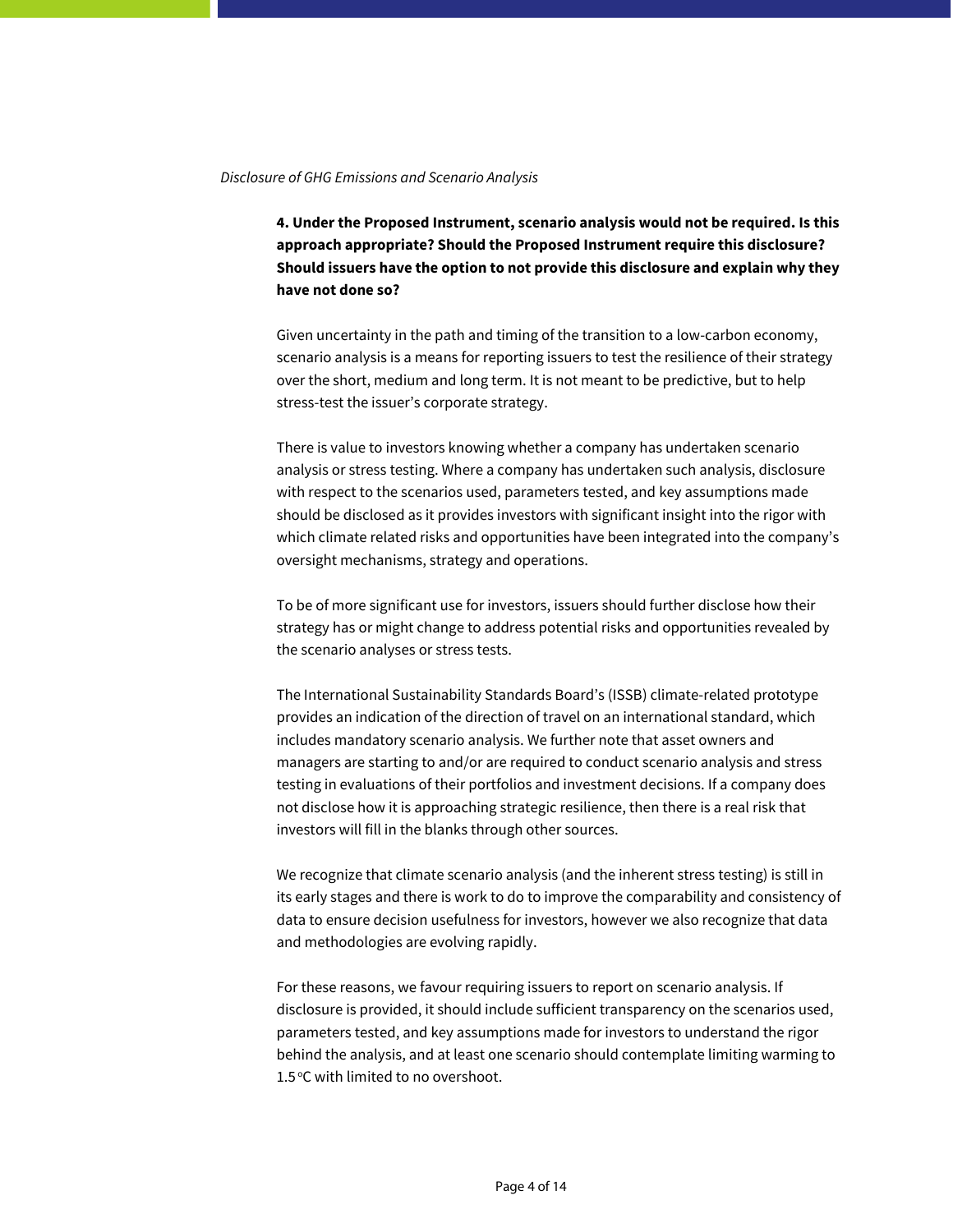Mandating disclosure of scenario analysis is in fact part of the process of improving the comparability and consistency of these data. It is in the evaluation, comparison and discussion of these disclosures that methodologies improve and convergence around a consistent set of scenarios emerges, rather than awaiting a perfect theoretical model that can then be mandated.

A requirement to disclose an issuer's net-zero plans is notably absent from the proposed National Instrument. Disclosure of these transition plans, including how a company intends to deliver on its net-zero (by 2050) and interim (by 2030, 2035, etc.) commitments and targets therein is decision-useful to investors, whose continued investment may rely on an evaluation of the credibility of the plan and confidence in the reported progress towards stated targets over time. Notably, in the ISSB climaterelated disclosure prototype, the disclosure of transition plans is included as a required disclosure aligned with the TCFD requirement to describe the impact of significant climate-related risks and opportunities on the organization's business, strategy and financial planning. [2](#page-4-0) We recommend that the Companion Policy be updated to incorporate an expectation of similar disclosure of transition plans under "strategy" reporting (see page 54). A lack of disclosure in this regard could potentially put Canadian capital markets out of step with global investor expectations, reducing global competitiveness and access to international capital.

Finally, the CSA proposed requirements do not include a 'safe harbour' for climaterelated disclosures. The Companion Policy at page 30 makes clear that the forwardlooking information (FLI) disclosure regime requirements apply to material climaterelated disclosures even if they are expected to occur or crystalize over the long term. The Ontario Capital Markets Modernization Taskforce floated the idea of such a safe harbour provision and many investors supported this proposal in its response to the Taskforce.

# **5. The TCFD recommendations contemplate disclosure of GHG emissions, where such information is material.**

- **The Proposed Instrument contemplates issuers having the option to disclose GHG emissions or explain why they have not done so. Is this approach appropriate?**
- **As an alternative, the CSA is consulting on requiring issuers to disclose Scope 1 GHG emissions. Is this approach appropriate? Should disclosure of**

 $\overline{a}$ 

<span id="page-4-0"></span><sup>&</sup>lt;sup>2</sup> See prototype at Para 5(c) which incorporates by reference specific disclosures related to transition plans at para 8. Available at[: https://www.ifrs.org/content/dam/ifrs/groups/trwg/trwg-climate-related-disclosures-prototype.pdf](https://www.ifrs.org/content/dam/ifrs/groups/trwg/trwg-climate-related-disclosures-prototype.pdf)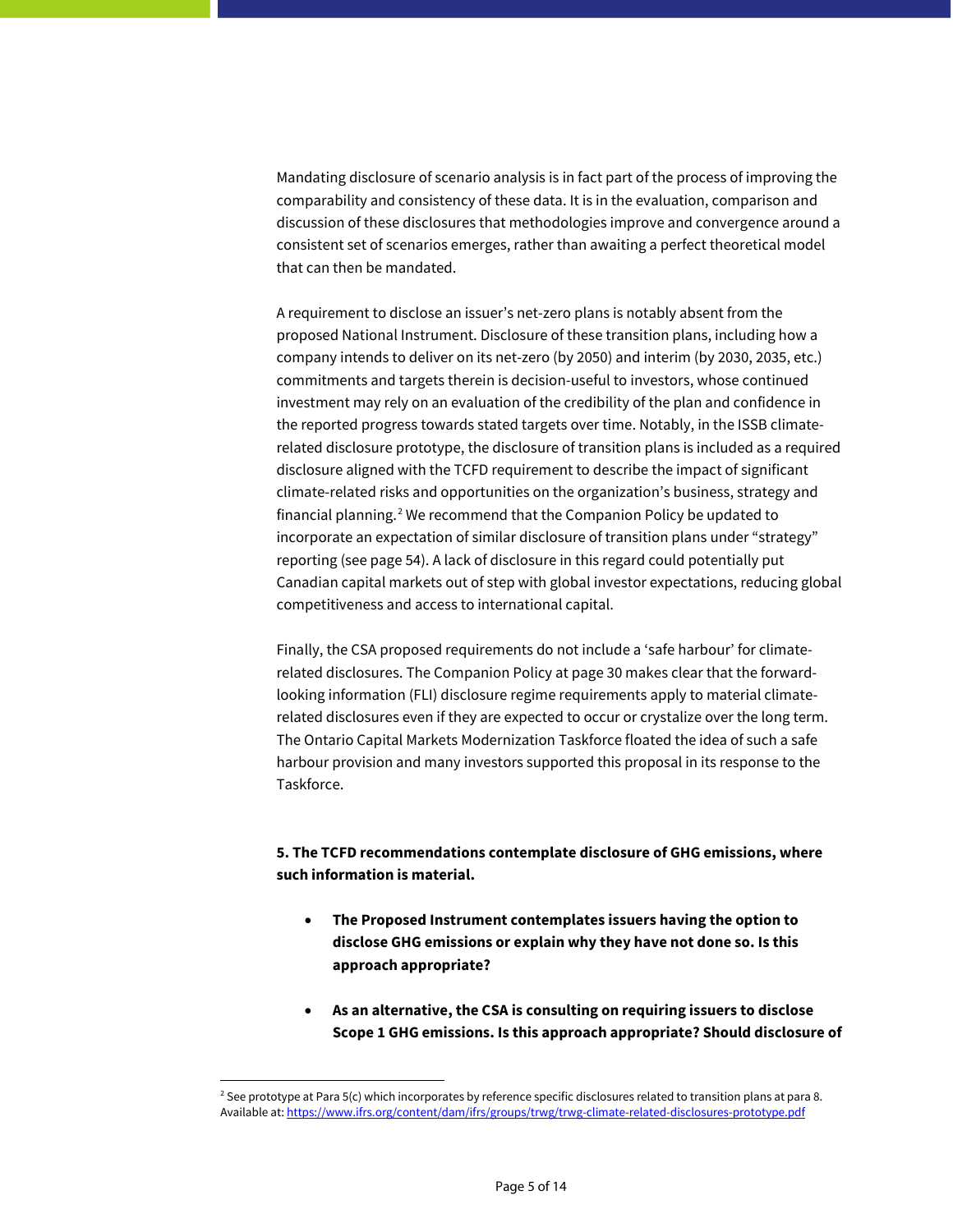**Scope 1 GHG emissions only be required where such information is material?** 

• **Should disclosure of Scope 2 GHG emissions and Scope 3 GHG emissions be mandatory?**

Neither of the above approaches is appropriate.

Issuers must be required to disclose Scope 1, Scope 2 and Scope 3 GHG emissions.

Because climate change is a *systemic* risk to our economy and country as a whole, the real-world external impacts of various portfolio companies have to be considered by investors in order to mitigate their own risks and impacts as investors. Regardless of whether an issuer considers its own absolute GHG emissions to be material to its own operations, they are material for investors. The TCFD, for example, specifies that all organizations should disclose absolute Scope 1 and Scope 2 GHG emissions independent of a materiality assessment. There should not be an option for covered issuers to avoid disclosing this information.

Scope 3 GHG emissions are a critical aspect of understanding climate-related risks and opportunities as highlighted by both the TCFD and ISSB. A growing body of research shows that in certain sectors, Scope 3 GHG emissions can account for several times the impact of a company's Scope 1 and Scope 2 GHG emissions.

Under the Partnership for Carbon Accounting Financials Global GHG Accounting and Reporting Standard for the Financial Industry, for example, financial institutions are supposed to disclose absolute Scope 3 in a phased in approach starting with oil and gas and mining in 2021, transportation, construction, buildings, materials, and industrial activities in 2024 and all sectors by 2026. This is also in line developments in the European Union.

In addition, the ISSB Climate-related Disclosure Prototype (p. 12) recommends disclosure of "greenhouse gas emissions—in terms of absolute gross Scope 1, Scope 2 and Scope 3, expressed as metric tonnes of CO2 equivalent, in accordance with the Greenhouse Gas Protocol, and emissions intensity."

If the regulators believe a phased-in approach is necessary to allow certain sectors to more accurately measure certain types of emissions, we recommend that the National Instrument first require disclosure of the most relevant scope 3 category for most "high-risk" issuers as outlined in the GHG Protocols, Category 11 – Use of Sold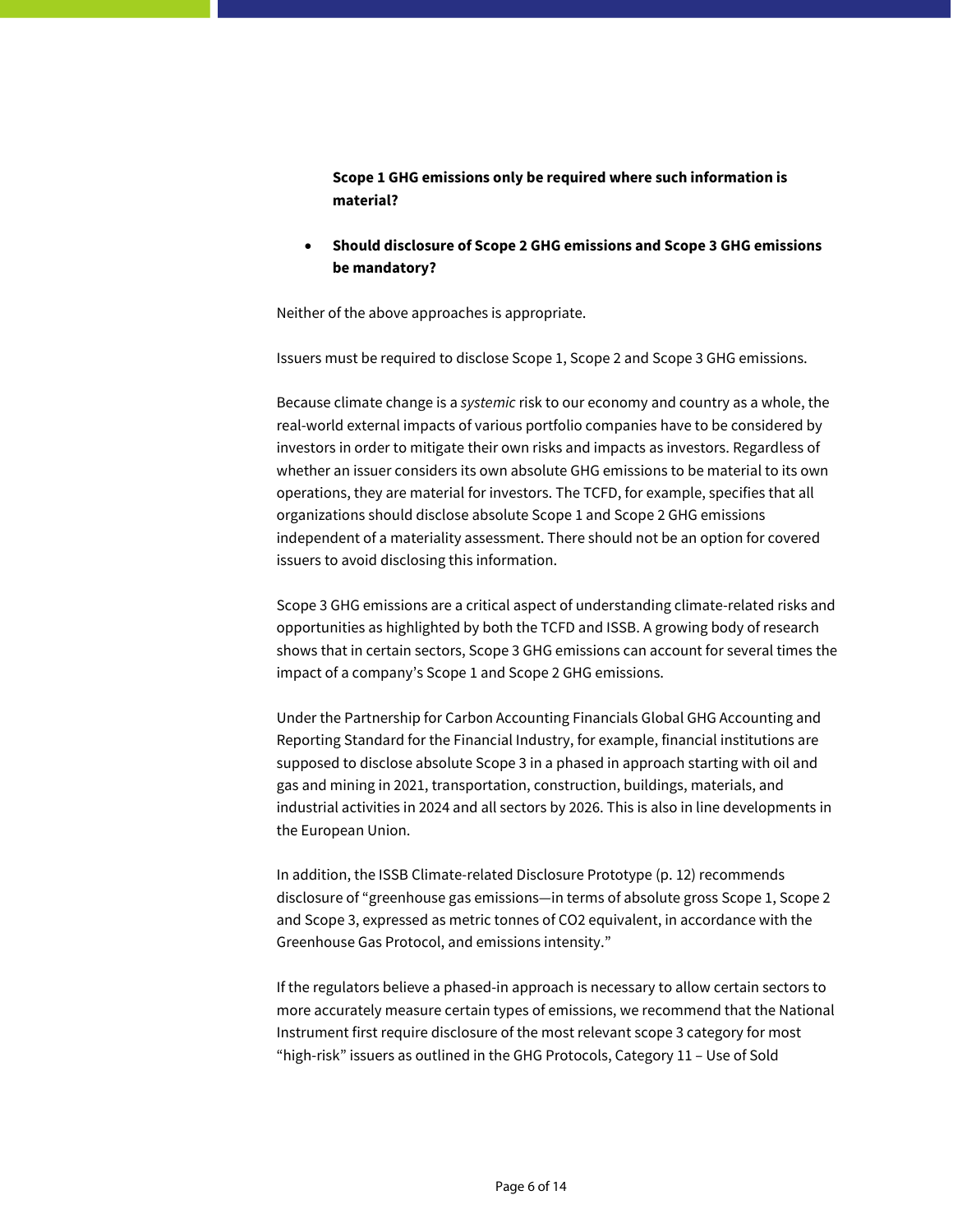Products,<sup>[3](#page-6-0)</sup> specifically that direct use-phase emissions be required in the first instance, and indirect use-phase emissions may be phased in at a later date.

The GHG Protocols provide the following division between 'direct use-phase emissions' and 'indirect use-phase emissions:

### Table [11.1] Emissions from use of sold products

| <b>Type of Emissions</b>                          | <b>Product Type</b>                                                                                   | <b>Examples</b>                                                                                                                                                                           |
|---------------------------------------------------|-------------------------------------------------------------------------------------------------------|-------------------------------------------------------------------------------------------------------------------------------------------------------------------------------------------|
| <b>Direct use-phase</b><br>emissions (required)   | Products that directly consume energy<br>(fuels or electricity) during use                            | Automobiles, aircraft, engines, motors, power<br>plants, buildings, appliances, electronics, lighting,<br>data centers, web-based software                                                |
|                                                   | Fuels and feedstocks                                                                                  | Petroleum products, natural gas, coal, biofuels, and<br>crude oil                                                                                                                         |
|                                                   | Greenhouse gases and products that<br>contain or form greenhouse gases that<br>are emitted during use | CO <sub>2</sub> , CH <sub>4</sub> , N <sub>2</sub> O, HFCs, PFCs, SF <sub>c</sub> , refrigeration and<br>air-conditioning equipment, industrial gases, fire<br>extinguishers, fertilizers |
| <b>Indirect use-phase</b><br>emissions (optional) | Products that indirectly consume energy<br>(fuels or electricity) during use                          | Apparel (requires washing and drying), food (re-<br>quires cooking and refrigeration), pots and pans<br>(require heating), and soaps and detergents (require<br>heated water)             |

Source: Table 5.8 from the Scope 3 Standard.

We do not recommend allowing issuers to exclude Scope 3 emissions from mandated disclosures; however, should the CSA determine that this might be allowed on a "comply or explain" basis, we support the recommendation put forward by the Canadian Climate Law Initiative that an issuer be required to produce an independent third-party verification as to why Scope 3 disclosures are not possible in a given year.

**6. The Proposed Instrument contemplates that issuers that provide GHG disclosures would be required to use a GHG emissions reporting standard in measuring their GHG emissions, being the GHG Protocol or a reporting standard comparable with the GHG Protocol (as described in the Proposed Policy). Further, where an issuer uses a reporting standard that is not the GHG Protocol, it would be required to disclose how the reporting standard used is comparable with the GHG Protocol.**

• **As issuers have the option of providing GHG disclosures, should a specific reporting standard, such as the GHG Protocol, be mandated when such disclosures are provided?**

 $\overline{a}$ 

<span id="page-6-0"></span><sup>&</sup>lt;sup>3</sup> From[: https://ghgprotocol.org/sites/default/files/standards\\_supporting/Chapter11.pdf](https://ghgprotocol.org/sites/default/files/standards_supporting/Chapter11.pdf)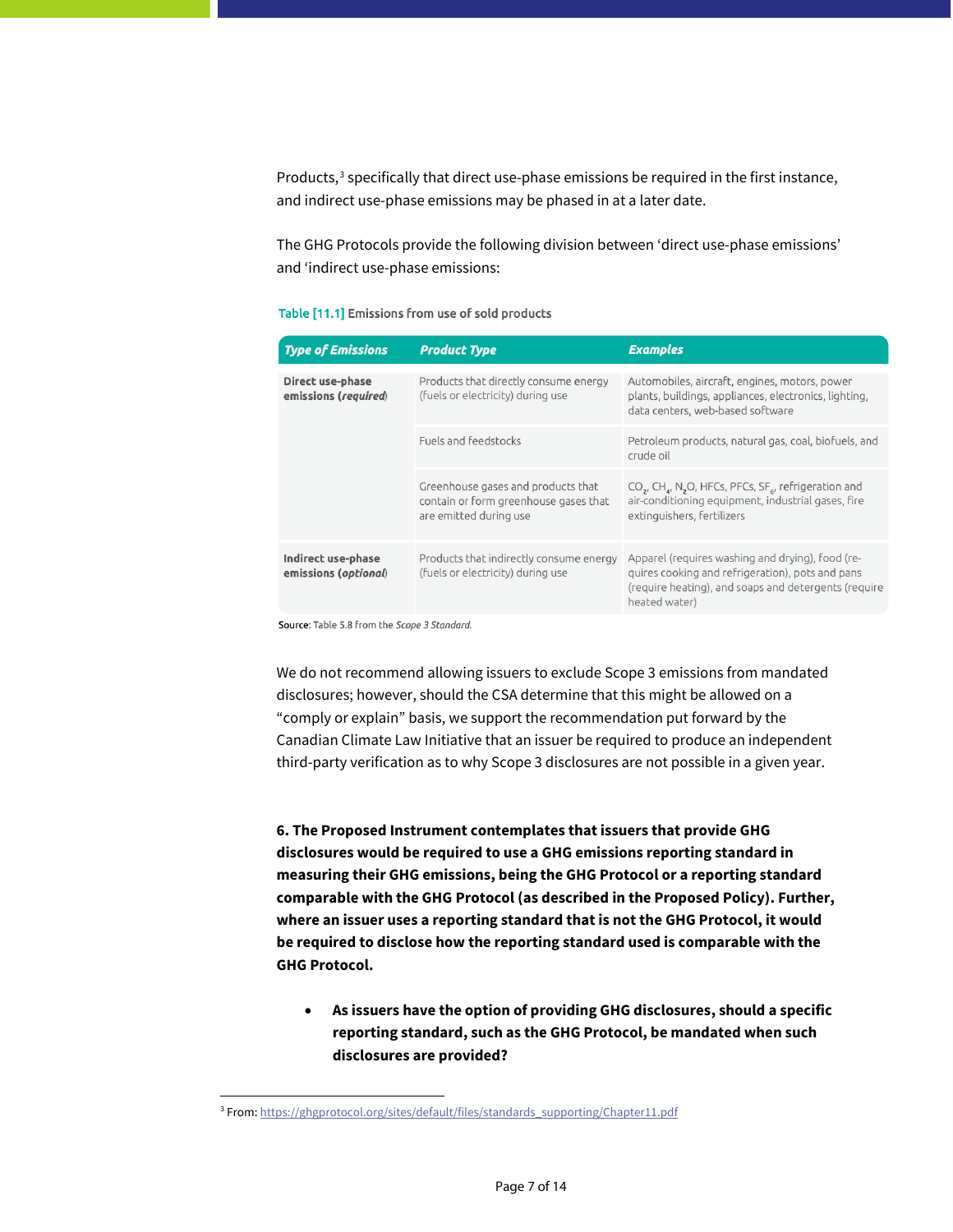Yes, the use of the GHG Protocol should be mandated, with no substitutes. A core objective of mandatory climate-related disclosure is to provide comparable data. As such, it is in the best interests of all actors to utilize a consistent, and mandated, standard.

The GHG Protocol is the most widely used methodology and other methodologies build on the GHG Protocol Scope 3 accounting rules. For example, the Partnership for Carbon Accounting Financials (PCAF) Global GHG Accounting and Reporting Standard for the Financial Industry uses the GHG Protocol in its methodology. As PCAF is emerging as the central standard used by the financial sector to assess its financed emissions, aligning mandatory reporting requirements with the GHG Protocol will provide important consistency.

• **Is the GHG Protocol appropriate for all reporting issuers? Should issuers be given the flexibility to use alternative reporting standards that are comparable with the GHG Protocol?**

Yes, the GHG Protocol is appropriate for all issuers.

No, issuers should not have the flexibility to use alternative reporting standards.

The GHG Protocol is the most widely used methodology and enjoys strong support amongst stakeholders. Further, issuers should not employ other alternative reporting standards as this would undermine the objective of having consistent and comparable data.

• **Are there other reporting standards that address the disclosure needs of users or the different circumstances of issuers across multiple industries and should they be specifically identified as suitable methodologies?**

The GHG Protocol Corporate Value Chain (Scope 3) Accounting and Reporting Standard can be utilized to report on scope 3 emissions. The PCAF standard specifically utilizes Category 15 of this standard to measure financed emissions and disclosure of financed emissions should be guided by the same methodology.

**7. The Proposed Instrument does not require the GHG emissions to be audited. Should there be a requirement for some form of assurance on GHG emissions reporting?**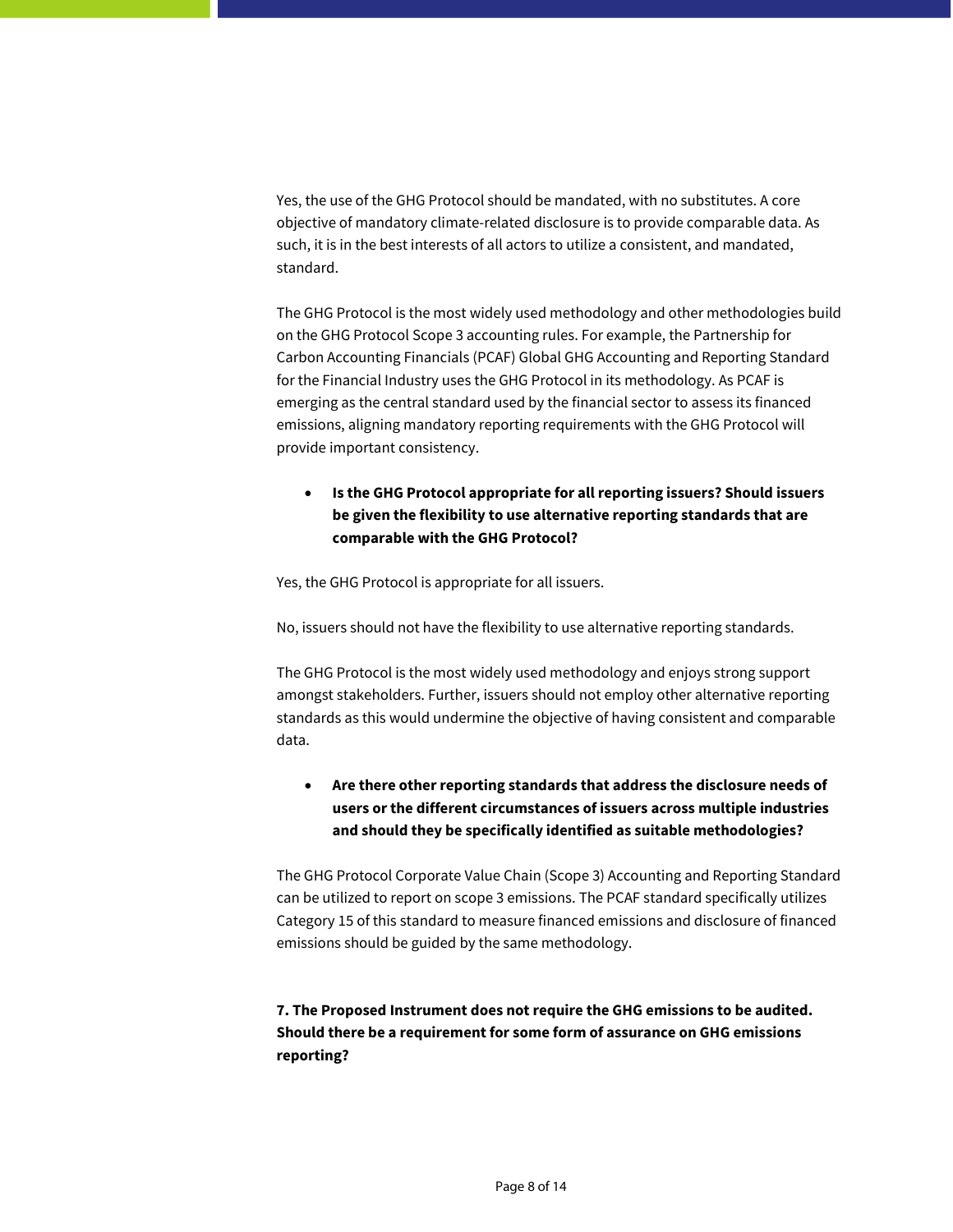Yes, there should be some form of assurance on GHG emissions reporting. At the very least it should be required for Scope 1 and Scope 2 GHG emissions.

Independent assurance on the accuracy, completeness and consistency of GHG emissions data would be beneficial to both internal decision-making and for investors and other external stakeholders.

# **8. The Proposed Instrument permits an issuer to incorporate GHG disclosure by reference to another document. Is this appropriate? Should this be expanded to include other disclosure requirements of the Proposed Instrument?**

No. All required reporting should be in one document, the MD&A. Requiring the disclosure be provided in the MD&A would provide investors with some comfort that there is both assurance and board oversight. It will also make it easier for investors to access and make use of the disclosure.

## *Usefulness and benefits of disclosures contemplated by the Proposed Instrument*

# **9. What climate-related information is most important for investors' investment and voting decisions? How is this information incorporated into these decisions? Is there additional information that investors require?**

Investor voting decisions are largely focused on the election of directors, approval of auditors, advisory votes on executive compensation (where offered) and, in some cases, on shareholder proposals. Each of these may be influenced by climate-related disclosures. For instance:

- should an auditor fail to assess the financial impacts of climate risk, for example testing the assumptions and estimates made about impairments on long-lived assets, investors may need to vote against re-appointment of the auditor at the next annual meeting. These decisions will start with analysis of financial statements, but would benefit from disclosures on board-level climate risk assessment and climate-related strategy including financial planning, as contemplated in the rules.
- If a board committee, or the board as a whole, has failed to provide a credible account of its transition strategy, investors may choose to vote against a committee chair, committee members, or the chair of the board. In those instances, disclosures of climate governance, strategy and risk assessment, metrics and targets contemplated in this rule will assist in making these evaluations. The disclosures will need to demonstrate a robust transition strategy, with meaningful targets attached to goals, in order to assure investors that the board is effectively meeting its responsibilities. Short of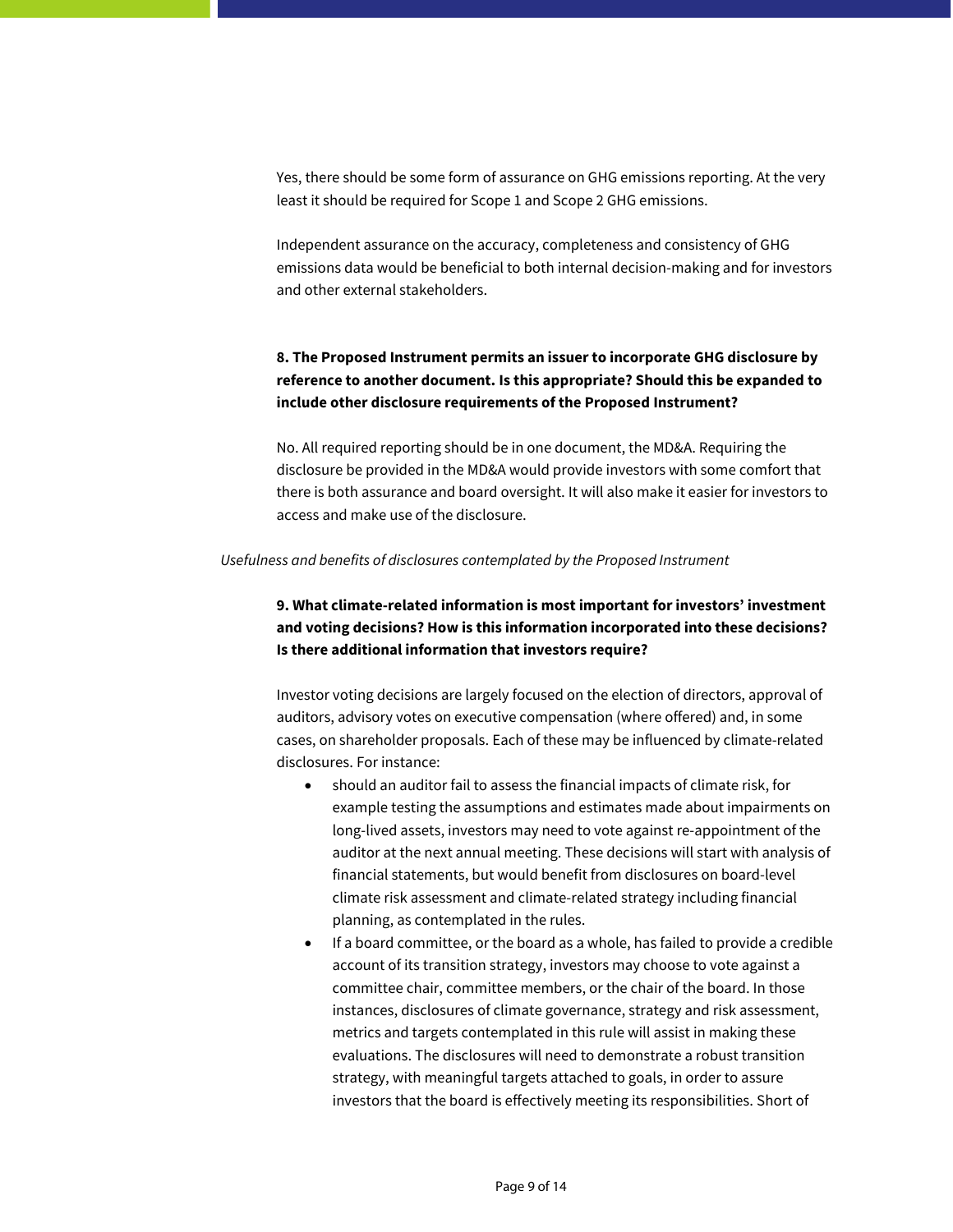that, we expect investors to increasingly call into question the competence and conduct of directors with responsibility for this oversight.

- If a board has not attached climate-related metrics to executive performance evaluation and compensation decisions, where appropriate, investors may vote against the board's approach to executive compensation. Proposed disclosures related to metrics and targets will assist investors in understanding the appropriate targets to be met and coupled with proposed disclosures related to climate strategy and existing disclosure requirements related to executive compensation will assist in evaluating whether the incentives provided to management are in line with the company's strategy and sufficient to promote meaningful action on climate risks in the appropriate time frame.
- Shareholder proposals related to climate risks and corporate climate action plans will be evaluated against the company's own disclosed plans and achievements. In the absence of robust disclosure of oversight, strategy, risk management and performance metrics, shareholders can be expected to increasingly vote against management on these proposals.

SHARE is co-owner of the sole Canadian-owned proxy voting service, GIR, based in Montreal. SHARE's current proxy voting guidelines, which inform the votes of many GIR clients, include provisions to vote against the chair of the board at significant emitter companies that fail to adequately disclose climate-related emissions, risks, plans or targets, evaluated by the Transition Pathways Initiative. GIR will also compare whether an issuer's climate transition plan includes the following criteria:

- Absolute targets for the next five years and a 5-10 year plan
- Phase out fossil fuel use and production; stop financing new projects
- Executive compensation, strategy and lobbying must be aligned with Paris Agreement goals
- Capital expenditures commitments aligned with Paris Agreement goals
- Address deforestation through cuts to harvesting and increases to reforestation
- Independent auditing of emissions
- Annual performance reporting to shareholders
- Commitment to a Just transition for workers and communities.

**10. What are the anticipated benefits associated with providing the disclosures contemplated by the Proposed Instrument? How would the Proposed Instrument enhance the current level of climate-related disclosures provided by reporting issuers in Canada?**

Current regulatory requirements have clearly not been sufficient to improve decisioncritical disclosures for investors. Should the current proposal proceed, it will assist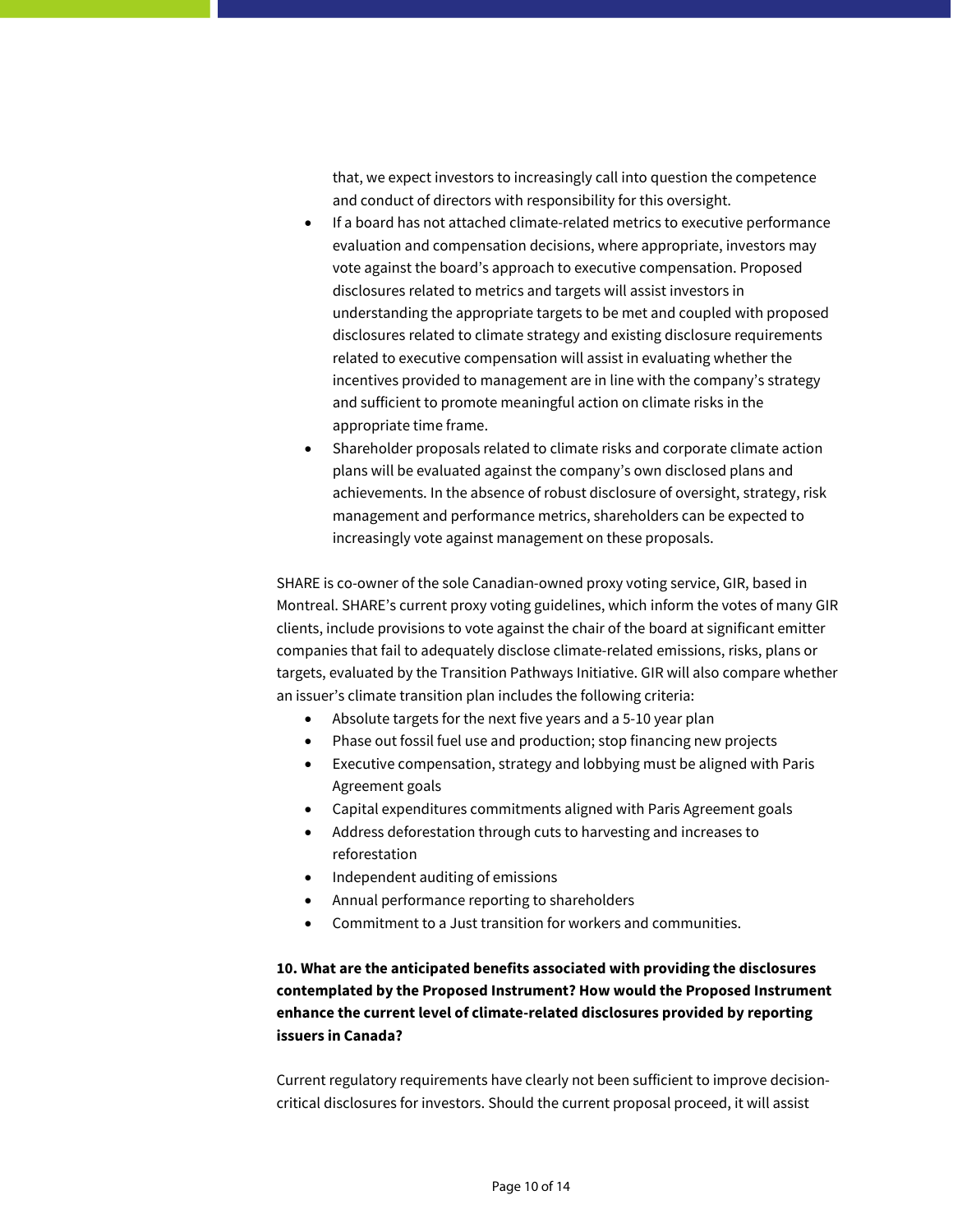investors to address their own, and their client and beneficiary requirements to assess and mitigate climate-related risks. It will also assist issuers to have clarity on the expectations and standards for climate-related disclosures. However, to be truly effective in assisting both issuers and investors to navigate climate risk, capital market actors – both issuers and investors – will need to be guided towards assessment, oversight and disclosures that address climate as a systemic risk, and therefore are not solely evaluated and disclosed in terms of material risk to the single individual issuer, as noted in response to question 5, above.

#### *Guidance on disclosure requirements*

# **15. Does the guidance set out in the Proposed Policy sufficiently explain the interaction of the risk disclosure requirement in the Proposed Instrument with the existing risk disclosure requirements in NI 51-102?**

There is potential for confusion. Existing risk disclosure requirements in NI 51-102 and clarified in the CSA's earlier climate-related disclosures guidance were subject to a materiality threshold whereas the required TCFD-aligned risk management disclosures should not be subject to the same threshold. The application of materiality as a standard for disclosure should be addressed and explained by the CSA, including a description of the systemic nature of climate risk for capital markets.

#### *Phased-in implementation*

**17. The Proposed Instrument contemplates a phased-in transition of the disclosure requirements, with non-venture issuers subject to a one-year transition phase and venture issuers subject to a three-year transition phase. Assuming the Proposed Instrument comes into force December 31, 2022 and the issuer has a December 31 year-end, these disclosures would be included in annual filings due in 2024 and 2026 for non-venture issuers and venture issuers, respectively.**

- **Would the transition provisions in the Proposed Instrument provide reporting issuers with sufficient time to review the Proposed Instrument and prepare and file the required disclosures?**
- **Does the phased-in implementation based on non-venture or venture status address the concerns, if any, regarding the challenges and costs associated with providing the disclosures contemplated by the Proposed Instrument, particularly for venture issuers?If not, how could these concerns be addressed?**

The subject matter of the Proposed Instrument is not new or unexpected. It has already been subject to extensive consultation by the CSA, vigorous discussion and activity amongst capital markets participants, and guidance issued by the CSA.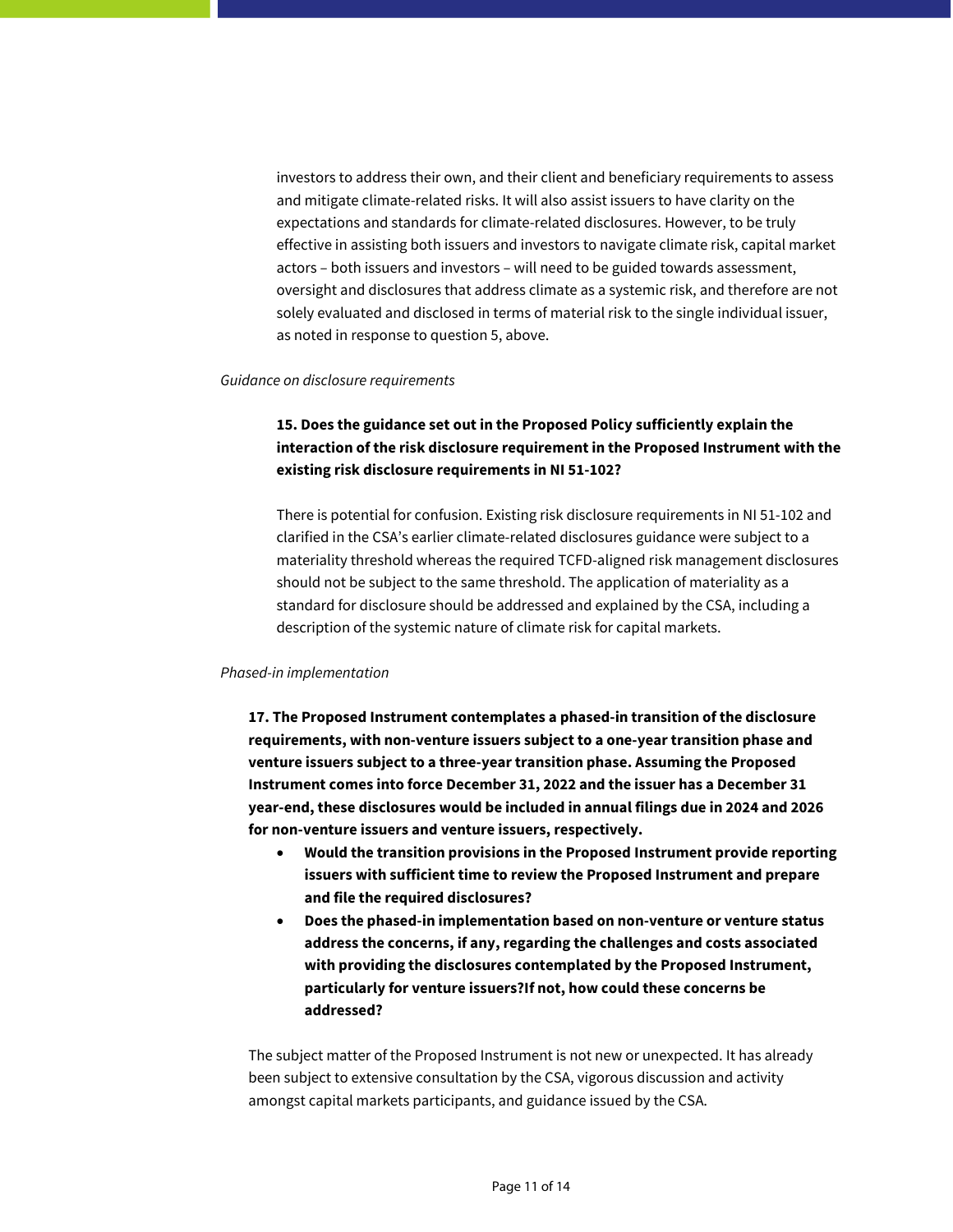Accordingly, both non-venture and venture issuers should at minimum provide disclosures on governance, strategy, and risk management within the one year of the effective date, and non-venture issuers should be required to produce the full range of disclosures under the Proposed Instrument within the same year.

We recognize that smaller public companies with fewer resources may require additional time to fully adopt the proposed climate-related disclosure regime. However, we do not agree with the CSA's proposed approach with respect to venture issuers.

The Proposed Instrument's approach of allowing a three-year period before venture issuers are required to make *any* disclosures creates too long of a gap where no information is mandated to be made available to investors. The Proposed Instrument should at minimum encourage non-venture issuers to implement the disclosure requirements in an incremental and iterative manner wherein they can build on work year over year. This has the potential to create a heavily resource intensive "compliance crunch" in year three rather than a smooth ramp up that would allow a more efficient allocation of time and resources as expertise within the company grows.

For venture issuers, we recommend that the CSA revisit and adapt the phased approach outlined by the 2019 Expert Panel on Sustainable Finance, which broke down implementation requirements by market cap and complexity such that Phase One encompasses less complex aspects of the TCFD aligned disclosures and would be achieved sooner whereas Phase Two tackles the more complex aspects of reporting with a longer time to implement.

#### *Future ESG considerations*

**18. In its comment letter to the IFRS Foundation's consultation paper published in September 2020, the CSA stated that developing a global set of sustainability reporting standards for climate-related information is an appropriate starting point, with broader environmental factors and other sustainability topics to be considered in the future. What broader sustainability or ESG topics should be prioritized for the future?**

While climate change is a clear systemic risk and we support the CSA's effort to address climate-related disclosures in the current consultation, we strongly urge the CSA to begin work on additional environmental, social and governance concerns immediately following the adoption of NI-51-107.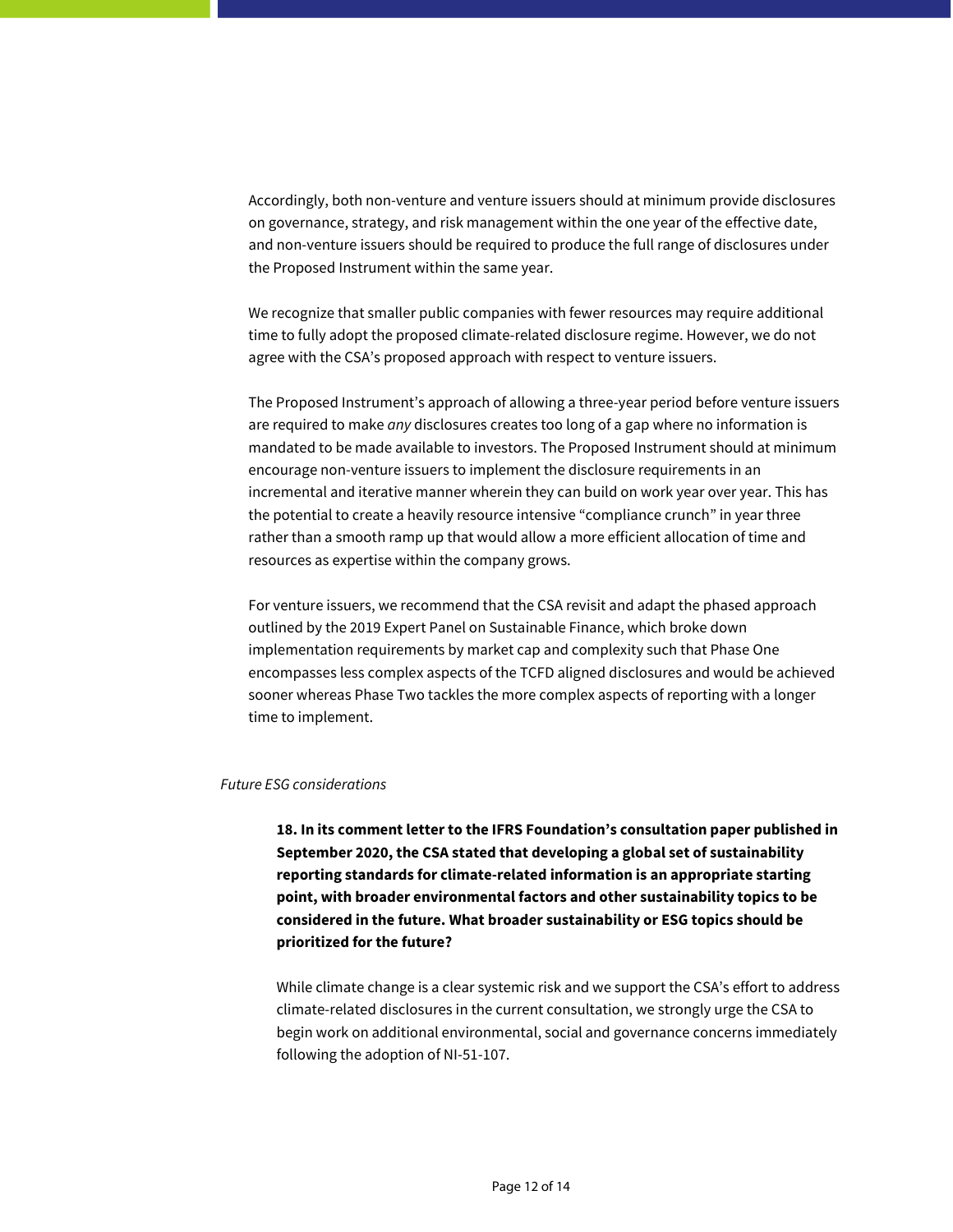Institutional investors have put forward two different approaches to addressing other ESG questions in regulatory updates. One is to adopt an overarching standard for disclosures and mandate issuer disclosures using that standard. The other is to target a specific area of interest that is most in need of additional guidance from regulators, and focus the CSA's next rule-making effort on the topic.

There are efforts underway to develop and standardize reporting frameworks on ESG issues, most notably the recent establishment of the International Sustainability Standards Board (ISSB). We do expect institutions like the ISSB to assist in developing meaningful guidance to issuers which may, in turn, help to guide regulators on generalized approaches to material ESG disclosures.

As those efforts continue to develop, we suggest the CSA focus on two specific areas – in addition to its already-existing project on diversity disclosures – which should be informed by other sources than the ISSB's work.

First, we propose the CSA take heed of the work being done by the US Securities Exchange Commission (SEC) to develop and improve on human capital management disclosures.[4](#page-12-0) For SHARE and our institutional investor networks, the issue of **decent work and the related portfolio-level or systemic risks posed by economic inequality** require urgent attention, and while the interest and uptake from issuers and investors in North America is growing, the lack of consistent guidance on disclosures and oversight is a problem.

We are pleased to see this being taken up by the SEC, and note that if the SEC does establish further rules in this area it will be important for Canadian markets to evaluate and address those changes so that there is relative consistency between our tightlylinked markets.

Further, the issue is one, like climate, that requires a broader lens than simple materiality. How management addresses its workforce is indeed material to the company, but poor practices also have broader effects on the economic environment beyond of the individual corporation or fund, all of which affect beta and portfoliolevel results. It is for this reason that guidance and rule-making from the CSA will be critical in detailing to issuers the systemic implications of economic inequality, the relevance of disclosures that assist investors in assessing their impacts on economic inequality, on top of the more directly material effects on productivity, returns and innovation within the individual corporation.

 $\overline{a}$ 

<span id="page-12-0"></span><sup>4</sup> Se[e https://www.sec.gov/comments/4-711/4-711.htm](https://www.sec.gov/comments/4-711/4-711.htm)